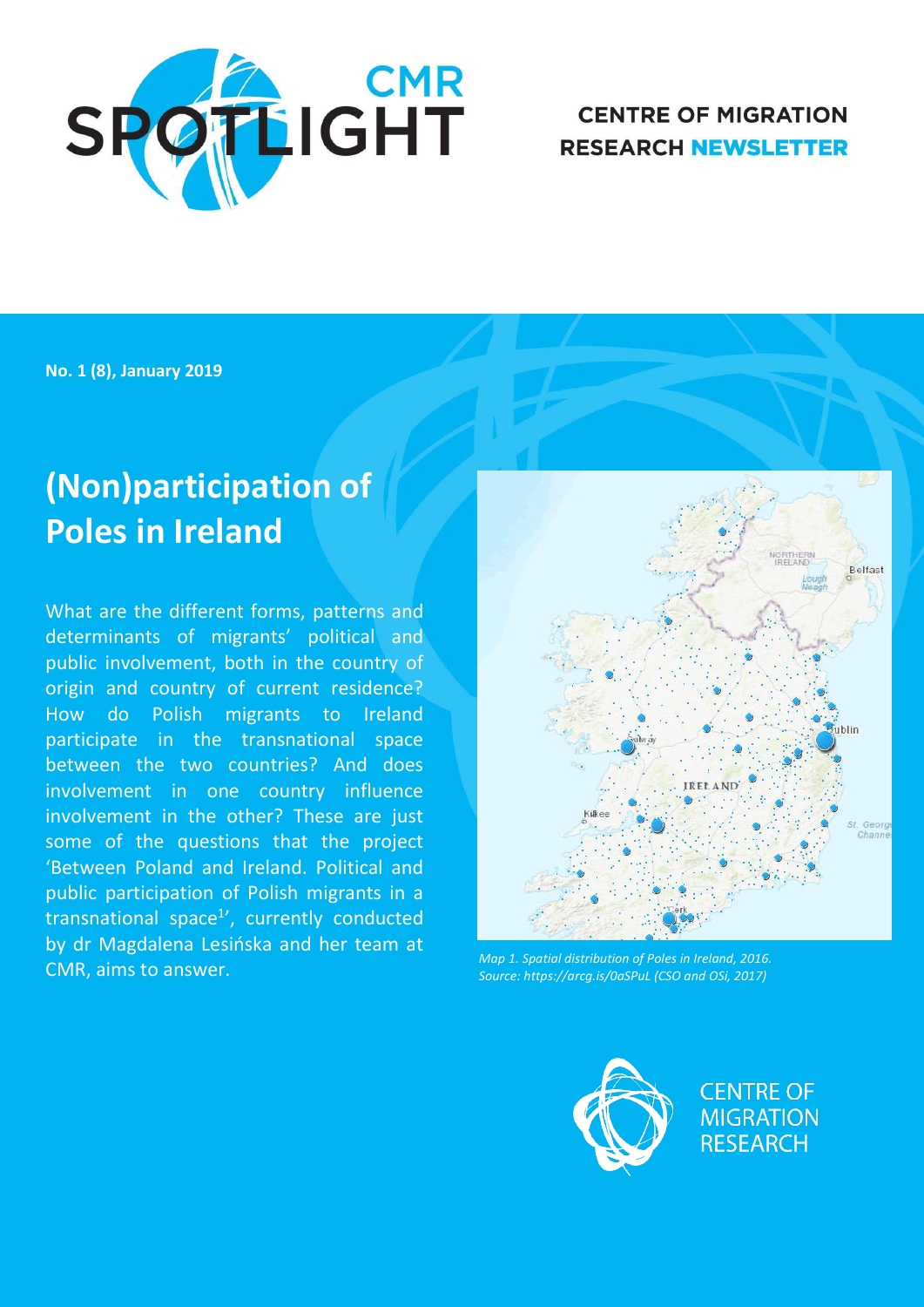

# **Between Poland and Ireland. Political and public participation of migrants in a transnational social space**

Magdalena Lesińska, Weronika Kloc-Nowak, Dominika Pszczółkowska

Interest in Polish politics among Poles in Ireland is decreasing, and it is not replaced by interest in Irish politics. Although Polish civic and cultural organizations in Ireland are dynamic and visible, they engage only a small minority of Poles, which does not breed capital for wider political involvement.

These are some of the first conclusions from the research on political and public participation of Poles in Ireland currently conducted at CMR. The project included a survey of Polish migrants residing in Ireland (an analogous survey was also conducted in the UK and Germany); interviews with Polish leaders and activists in Ireland and representatives of Polish and Irish administrations and experts; and an analysis of databases of the Central Statistics Office of Ireland (CSO) and the State Electoral Commission (PKW) of Poland. Below we present the current demographic profile of Poles in Ireland, and then discuss in turn the political participation of Polish migrants in Polish and Irish politics, and their public involvement.

### **Main characteristics of the Polish population in Ireland**

Post-EU accession migration of Poles to Ireland was a new phenomenon for both the sending and receiving societies. Ireland, which for many decades was a country of emigration, had started being an immigration destination only in the late 1990s. Such a late debut among immigration destinations was one of the reasons why the profile of immigrants in the country differs from that of traditional European immigration countries – Ireland is (together with Luxembourg) the only country among the 'old' EU15 with more immigrants from EU countries than from outside the EU.

Before 2004, Ireland was a very infrequent destination of Polish migration. This changed almost overnight around the time of Poland's EU accession on May 1, 2004. Today Poles constitute 2,6% of the Irish population. Already by 2006, they could be found in every Irish municipality (CSO 2008, p. 28). According to the PPSN system, the largest number of Poles (93 364) arrived in 2006. Since the years of the economic crisis the number has stabilized at 8- 9 000 per year. Poles are no longer the main arriving group, with the British and Romanian being more numerous, but they remain the largest non-national group in the country. According to the last Irish census of 2016, there were 115 161 persons born in Poland living in Ireland. The population of persons with Polish citizenship (which included those with double citizenship, especially children born in Ireland) was 131 788.

The Polish population is rather evenly distributed around Ireland, with the capital Dublin, as well as Cork and Waterford in the south and Galway and Limerick in the west being large centres (Map 1).

In the first years after accession, men constituted a large majority of Polish immigrants, but since 2007 the proportions have started to even out and in 2016 they constituted half (50,5%) of the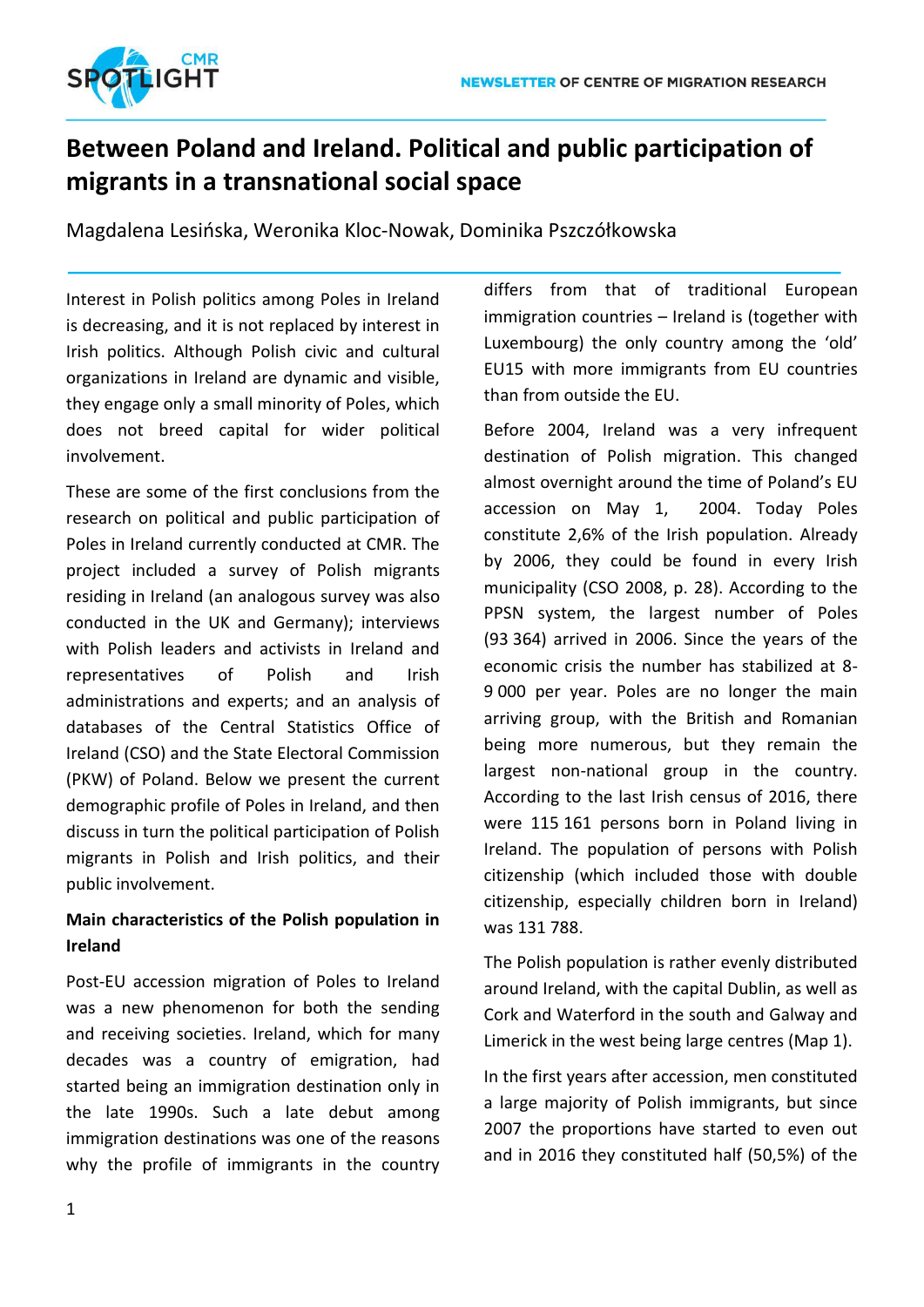

Polish population. Polish men were more numerous to leave Ireland during the crisis, due to a strong downturn in the construction sector.

Another distinctive feature of Polish migration to Ireland, compared with that to other countries, was the relatively high level of education – 26% of migrants in the first years after accession held a tertiary degree (Grabowska-Lusińska and Okólski 2009). The 'typical' Polish migrant to Ireland was thus either a qualified construction worker, or a young graduate from a large city in Poland (Kloc-Nowak 2017).

Despite the above, and in spite of a certain professional advancement of the Polish in Ireland, in the census of 2016 only 8% were classified as belonging to the top professional category (managers etc.), and Poles were overrepresented in the lowest categories of semiskilled (18%) and non-skilled workers (8%). In terms of sectors of employment, they are most numerous in trade and repair of motor vehicles, industry and accommodation and food service activities, and significantly under-represented in education, human health and social work activities.

The group is growing older, with thirtysomethings now dominating. The modal age has moved from 28 in 2011 to 33 in 2016. Whereas right after EU accession single people dominated, now most Poles live with families or partners. The number of very young children (0-5 years old) has also dropped in favour of schoolaged children of 6-10 years of age. The percentage of Poles living together with an Irish person has grown to reach 33%, possibly more due to the naturalisation of their Polish partners and children than to forming ties with the Irish.

## **Poles' participation in elections in Ireland and Poland, in light of data from the Polish State Electoral Commission and our own survey**

From the Polish Electoral Commission data we know that Poles residing in Ireland do not vote in large numbers in Polish elections. The highest turnout was noted in the parliamentary elections of 2007 and presidential election of 2010, when about 9% of eligible Poles in Ireland took part (over 14,500 votes each time). In subsequent elections of 2011 and 2015 there was a drop in the number of votes, with 7,700 and 9,000 persons participating in parliamentary elections, and 10,600 and 8,200 in the two rounds of the presidential vote of 2015. In Irish local elections, data is not complied by nationality of voter, but from our own survey it seems that turnout among Poles was even lower.

The survey of Poles in Ireland (CAPI, N=503), was commissioned by the CMR and conducted in June-October 2018. It covered a wide range of issues, including a number of questions on political and public participation both in Ireland (as residents) and in Poland (as citizens). Women constituted 51,3% of the sample (258 persons). Respondents aged 22-34 constituted 43,3% of the sample, respondents aged 35-44 44,9% and respondents of 45+ 11,7%. The study was conducted in all eight regions of the Republic of Ireland, with respondents in Dublin constituting the largest group (30,2%). The above reflects the age and geographical distribution of Poles in Ireland. The same survey was also commissioned in the UK and Germany. Results are being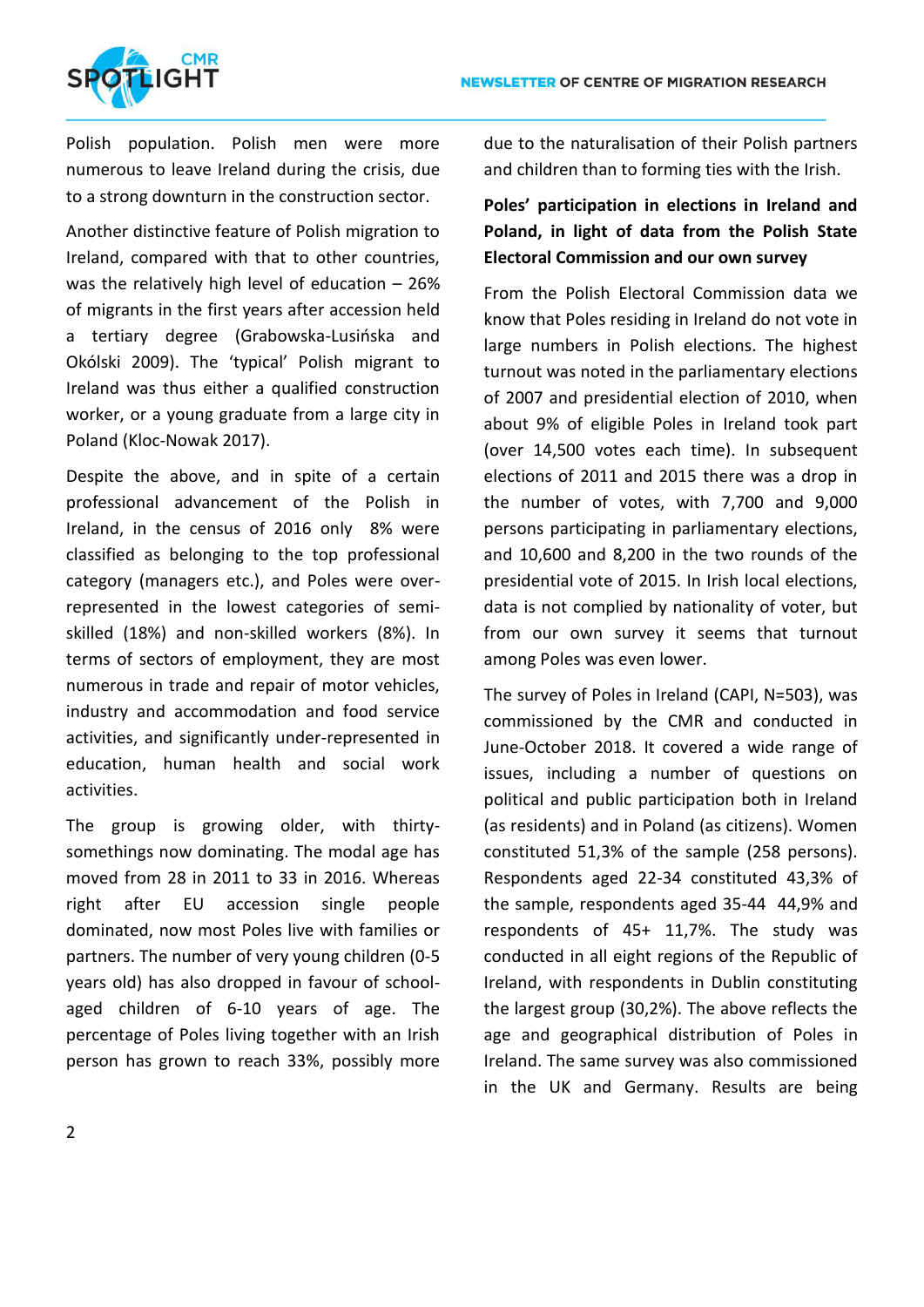

compared, but in this paper, we will focus mostly on the results from Ireland.

 As shown in Graph 1, a third of Poles declared that they had taken part in a Polish election at least once while living in Ireland. A quarter stated the same regarding Irish local elections and elections to the European Parliament.



Source: Own elaboration of CMR 2018 survey data, N=503.

Reasons for not participating differ by country of election (Graph 2). Apart from the largest group who are not interested in politics anywhere (41%), Poles more often claim that they did not know enough about the elections or candidates in Ireland (22%) or they did not know that they had the right to vote (18%). Polish candidates in the local elections in Ireland also stated in the interviews we conducted that lack of knowledge of the electoral procedures in Ireland was a frequent obstacle to mobilizing their compatriots to vote, for example many people did not realize that they had to put their names on the electoral register in advance.

Nine Polish candidates ran in local elections in Ireland both in 2009 and 2014. In 2009 there seemed to be more interest among Irish political parties in fielding Polish candidates, and some ran as party candidates. In 2014 all ran as independents. None were elected. Some complained that Poles were not interested and seemed to generally view politics in a negative light: *When we were running, other Poles, [for example from scouts' organizations], labelled us as politicians, and we were doomed. They did not want to cooperate with us. Still now I am remembered for that and nobody want to cooperate with you because "X is a politician, she doesn't say what she means, she is just after money".*



Source: Own elaboration of CMR 2018 survey data, N=503.

Half of the participants of the survey (51%) declared that they had taken part in an election in Poland at least once before migrating. This experience seemed to differentiate them in terms of level of political involvement after migration. Persons who never voted remained passive. Those who did vote at least once were somewhat more likely to take part in a Polish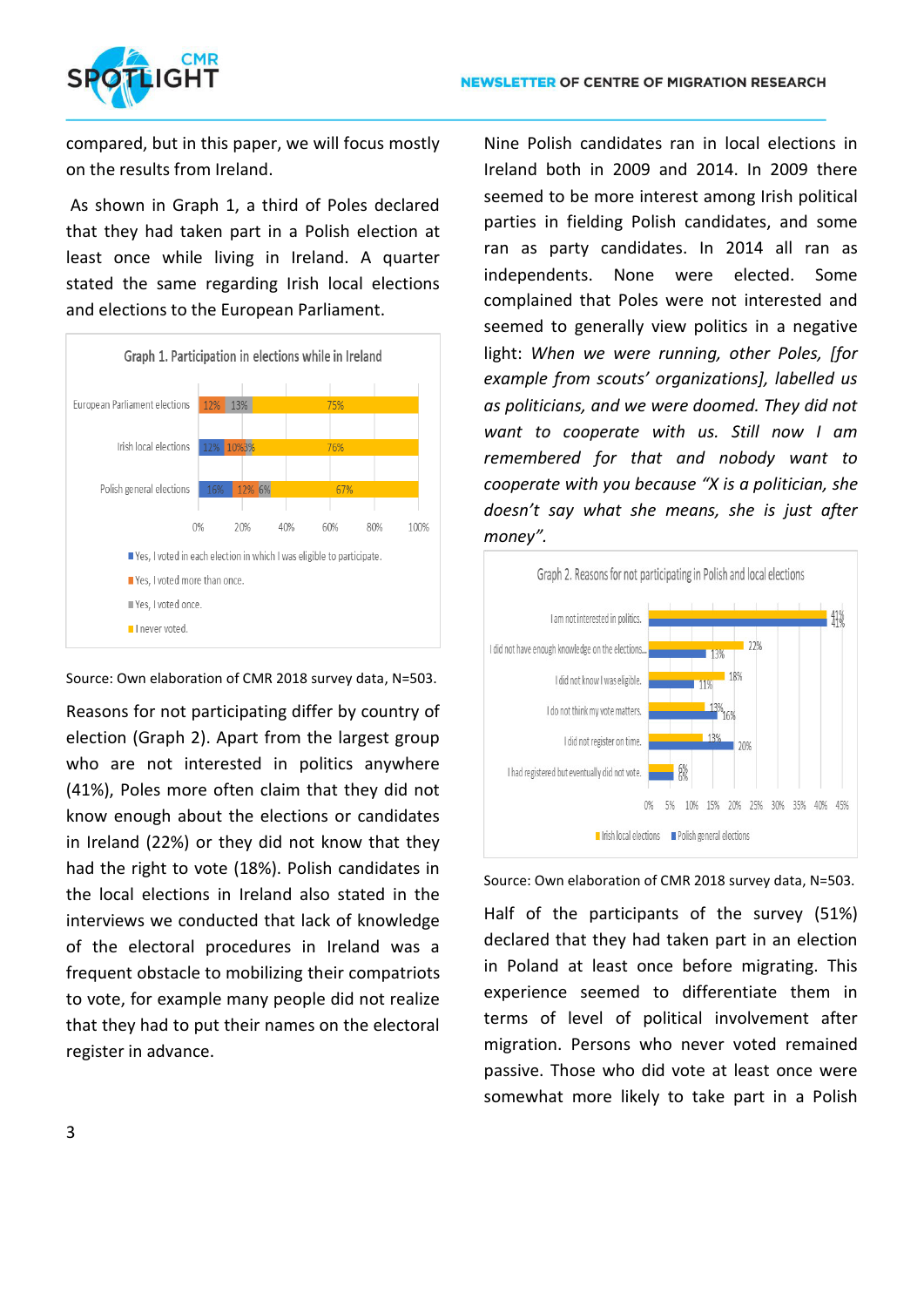

election than to ignore them. Men tended to be more electorally active than women: 24,9% declared they had taken part in an Irish local election more than once, while for women the number was 18,7%.

A particular group of respondents were persons who held both Polish and Irish citizenship (N=77). They were asked about voting in Irish presidential and parliamentary elections. 2/3 declared to have voted in them at least once, and slightly less than half that they took part in all elections in which they were entitled to. Their level of electoral activity is much higher in the country where they took on citizenship by choice than in the country of origin. Again, men were more active than women, with over 2/3 of men in the group and half of women claiming that they had taken part in national Irish elections at least once.

#### **Participation of Poles in civic organizations and activities in Ireland**

'*There is a wide spectrum of Polish organizations, which are also reaching out to the Irish*' – claims one of our interviewees, an official. This seems to be the perception of many of our interviewees and ourselves, with a large number of Polish Saturday schools, cultural and other organizations operating in Ireland. This view is, however, contradicted by the results of our quantitative study, in which only 5,4% of the respondents (27 persons) declared that they are or have been active in an organization, association or club while living in Ireland. This is much lower than among Poles in the UK (13%) and Germany (9,8%) in the same study. The average in Poland is 13,4% (which we know from

an analogous question in a different study – Diagnoza Społeczna 2015).

Poles were not active in Ireland in large percentages in spite of the fact that they tended to agree rather than disagree that 'generally it is easy for Poles to actively participate in the life of the local community in Ireland' and that 'generally it is easy for Poles to actively participate in various organizations and associations in Ireland' (Graph 3). Polish women were more active in the social sphere than men (6,6% to 4,1%). Levels of activity increased with age, with only 3% of 22-34-year-olds being active, 6% of 35-44-year olds and as much as 14% among the 45+ age group.





Participants were also surveyed regarding their spontaneous civic and political activity, even if they were not members of any group. Nearly 4/5 claimed that they did not participate in any way. The most popular forms of activity were signing a paper/online petition (8,3%) or wearing a badge/ sticker/putting up a poster promoting an issue important to the respondent (5,8%) (Graph 4).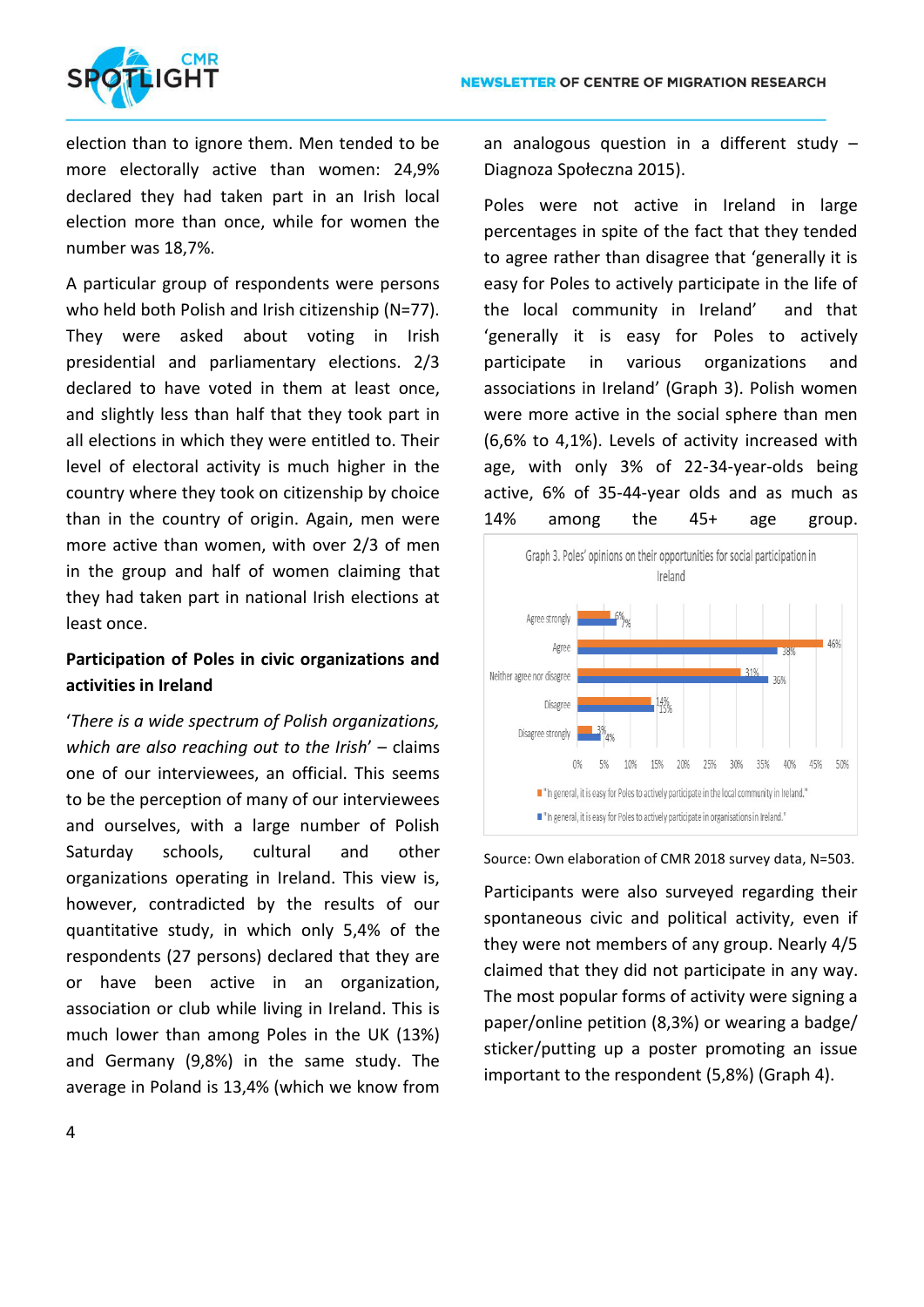



Source: Own elaboration of CMR 2018 survey data, N=503.

#### **Conclusions**

Interest in Polish politics among citizens residing in Ireland is not large, and may decrease further with length of stay, as seems to be the case in the last years (elections of 2011 and 2015). Interest and level of involvement in Irish politics is even more limited, which in part seems to be due to a lack of knowledge of the system. Some respondents may also still not feel great attachment to their place of residence.

Social activity, although noticeable in the media and to local observers, is limited to a group of active persons and dependent on leaders. The personal involvement of these persons can influence the general level of activity.

The age structure of the Polish population in Ireland seems to be of relevance, since people in the 45+ category tend to be more involved socially. Currently most Poles in Ireland belong to the younger groups of thirty- and forty-year-olds, who are burdened not only with work, but also young children. Their level of involvement may increase as the children grow older. So far, however, the very limited level of social involvement does not seem to breed capital for wider political involvement and the creation of a political representation of Poles in Ireland.

#### **Bibliography**

CSO. (2008). *Census 2006: Non Irish Nationals Living in Ireland*, www.cso.ie/en/media/csoie/census/documents/ NON\_IRISH\_NATONALS\_LIVING\_I N\_IRELAND.pdf

CSO and OSi. (2017). *Usually Resident Population by Place of Birth & Nationality, Settlements, Census 2016, Theme 2.1, Ireland, 2016*, CSO i OSi. Central Statistics Office, Ordnance Survey Ireland.

Grabowska-Lusińska, I., Okólski, M. (2009), *Emigracja ostatnia?* Warszawa: Wydawnictwo Naukowe Scholar.

Kloc-Nowak, W. (2017), *Zapuszczanie korzeni na Zielonej Wyspie? Polacy w Irlandii w drugiej dekadzie po akcesji do UE*, CMR Working Paper nr 104 (162).

<sup>1</sup> "Between Poland and Ireland. Political and public participation of Polish migrants in transnational space", project funded by National Centre of Science (DEC-2015/18/M/HS5/00385). Principal investigator: Magdalena Lesińska, PhD; contact: m.lesinska@uw.edu.pl Co-Investigators: Justyna Salamońska, Weronika Kloc-Nowak, Dominika Pszczółkowska, Partner in Ireland: Bryan Fanning University College Dublin, Duration: 2016 – 2019.